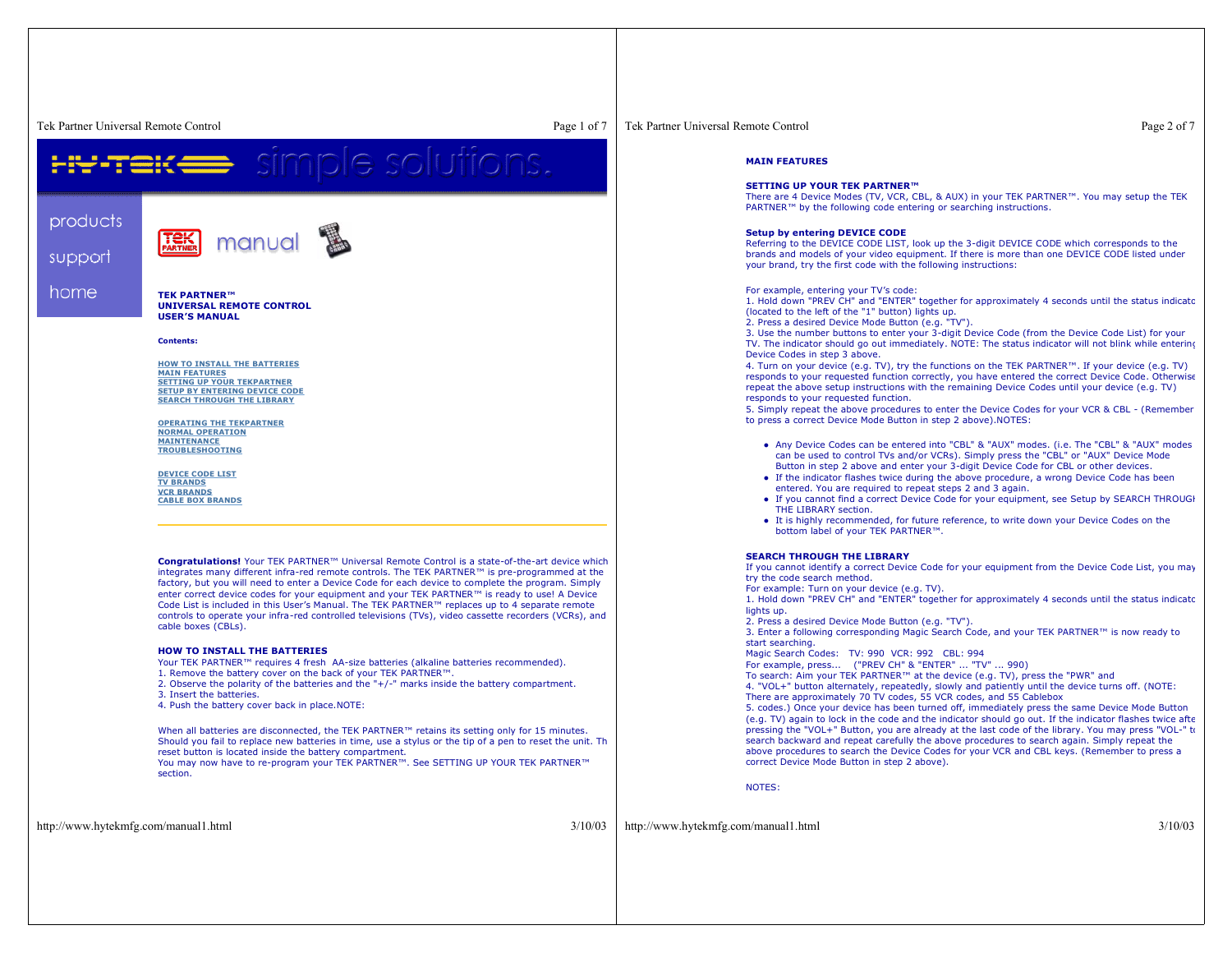## Tek Partner Universal Remote Control

Page 3 of 7

- TV, VCR, and CBL Device Codes can be searched and locked into "CBL" & "AUX" modes. Simply press "CBL" or "AUX" Device Mode Button in step 2 and enter an appropriate Magic Search Code to start searching.
- Each time you press the "VOL+" button, the TEK PARTNER™ will skip to the next code. Then press the "PWR" button to send out <sup>a</sup> POWER signal trying to turn off your device.
- If you failed to stop pressing "VOL+" in time when your device has been turned off, turn on your device again immediately. Before the indicator goes out, press "VOL-" on the TEK PARTNER™ to skip backward. Repeat step 4 above and lock in the code.
- If the power on/off function of your device is not infra-red controlled, you need to follow steps 1 thru 3 above and start searching: Press "VOL+" and another important function button alternately until your device responds to the expected function, press the same device mode button again to lock in the code. e.g. Press "VOL+" & "1 " alternately, or; Press "VOL+" & "PLAY" alternately until the device responds.

# **OPERATING THE TEK PARTNER™**

### **NORMAL OPERATION**

 Once you have set up the TEK PARTNER™ for your equipment, it works like your original remote controls. To operate, just aim it at your equipment, press an appropriate Device Mode Button and then command the desired function by pressing <sup>a</sup> corresponding button on the TEK PARTNER™. The indicator flashes during signal transmission and as confirmation of button touch. At your button touch, your TEK PARTNER™ illuminates the keypad for 4 seconds. You may see the keypad clearly even when you are operating your equipment in <sup>a</sup> dimly lit area. PUNCH THROUGH

 Punch through allows you to operate your TV's volume and mute functions and your VCR's 6 tape management functions without having to switch the device modes repeatedly even when your TEK PARTNER™ is in other operating modes.

#### **MAINTENANCE**

 1. Do not expose your TEK PARTNER™ to direct sunlight, high temperature, mechanical shock, or liquids.

- 2. Do not use old and new batteries together as old batteries tend to leak.
- 3. Do not use corrosive or abrasive cleansers on your TEK PARTNER™.
- 4. Keep the unit dust free by wiping it with <sup>a</sup> soft, dry cloth.
- 5. Do not disassemble your TEK PARTNER™, it contains no user-serviceable parts.

### **TROUBLE SHOOTING**

**Q.** My TEK PARTNER™ does not work at all!

**A.** If your device's main switch is turned off, the TEK PARTNER™ can not operate the device. **A.** Check whether batteries are in good condition, inserted properly, and are in correct +/- polarity. See HOW TO INSTALL THE BATTERIES.

**A.** Make sure you have pressed the Device Mode Button before using any functions.

**Q.** If several Device Codes are listed for my device, how can I select the correct Device Code? **A.** To seek the Device Code for your device, test the codes one by one until the buttons work properly.

**Q.** My equipment responds only to some of the commands.

**A.** You have set <sup>a</sup> code for which only some commands work properly but some do not. Try other codes until the buttons work properly.

**Q.** May I setup the TEK PARTNER™ to control more than one TV, VCR, and CBL at a time? **A.** The TEK PARTNER™ can control more than one device of the same type by programming the device code in the CBL & AUX device modes (i.e. up to 3 TVs). See SETTING UP YOUR TEK PARTNER™.

## **SPECIFICATIONS**

http://www.hytekmfg.com/manual1.html 3/10/03

# Tek Partner Universal Remote Control

- Operating System: Pre-programmed infra-red remote control system.
- Compatability: Replaces most brands of infra-red remote controls for TVs, VCRs, and CBLs.
- Power Requirement: 4 AA size batteries, alkaline recommended.
- z Effective IR Range: 7.6m (25ft.), +/-25deg.
- Alkaline battery operating life: Normal operation 1 year.
- z Dimensions: 5-1/2"W <sup>x</sup> 8-1/2"L <sup>x</sup> 2-1/2"H

# **DEVICE CODE LIST**

**TV Brands**

http://www.hytekmfg.com/manual1.html 3/10/03

Page 4 of 7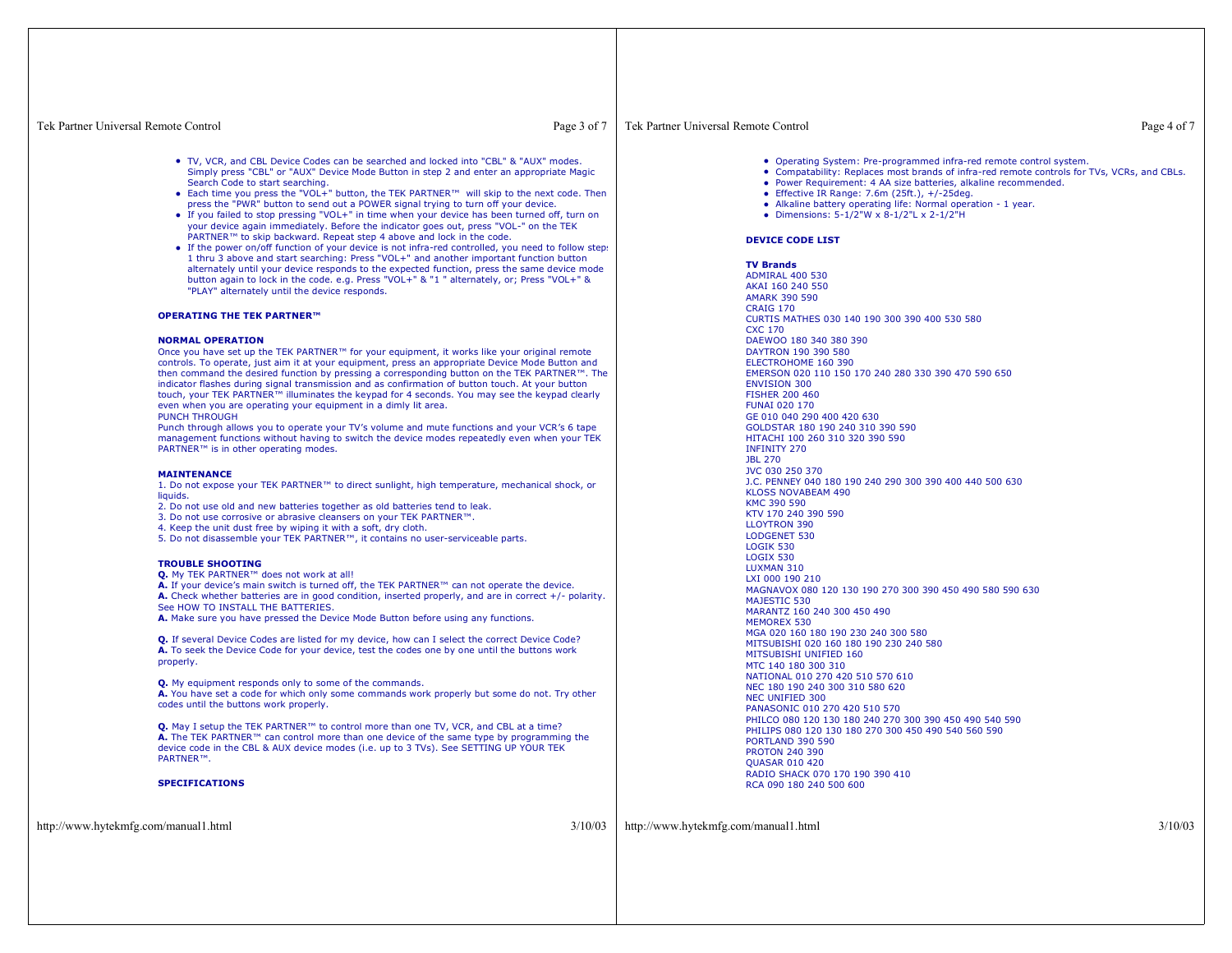| Tek Partner Universal Remote Control                                                                                                                                                                                                                                                                                                                                                                                                                                                                                                                                                                                                                                                                                                                                                                                                                                                                                                                                                                                                                                                                                                                                                                                                                                                                                                                                                                                                                                                                                             | Page 5 of 7 | Tek Partner Universal Remote Control                                                                                                                                                                                                                                                                                                                                                                                                                                                                                                                                                                                                                                                                                                                                                                                                                                                                                                                                                                                                                                                                                                                                                                                                                                                                                                                         | Page 6 of 7 |
|----------------------------------------------------------------------------------------------------------------------------------------------------------------------------------------------------------------------------------------------------------------------------------------------------------------------------------------------------------------------------------------------------------------------------------------------------------------------------------------------------------------------------------------------------------------------------------------------------------------------------------------------------------------------------------------------------------------------------------------------------------------------------------------------------------------------------------------------------------------------------------------------------------------------------------------------------------------------------------------------------------------------------------------------------------------------------------------------------------------------------------------------------------------------------------------------------------------------------------------------------------------------------------------------------------------------------------------------------------------------------------------------------------------------------------------------------------------------------------------------------------------------------------|-------------|--------------------------------------------------------------------------------------------------------------------------------------------------------------------------------------------------------------------------------------------------------------------------------------------------------------------------------------------------------------------------------------------------------------------------------------------------------------------------------------------------------------------------------------------------------------------------------------------------------------------------------------------------------------------------------------------------------------------------------------------------------------------------------------------------------------------------------------------------------------------------------------------------------------------------------------------------------------------------------------------------------------------------------------------------------------------------------------------------------------------------------------------------------------------------------------------------------------------------------------------------------------------------------------------------------------------------------------------------------------|-------------|
| RCA UNIFIED 400<br>REALISTIC 070 150 170 190 390 410<br>SAMPO 190 300 580<br>SAMSUNG 140 180 190 300 310 390 410 580 590<br>SANYO 190 200 430 460<br>SCOTT 020 190 390 580<br>SEARS 020 140 190 200 210 390 430 440 460 590<br>SHARP 000 050 070 390 590<br>SONY 350 550 640<br>SONY UNIFIED 350<br>SOUNDDESIGN 080 240<br>SSS 170 180<br>SYLVANIA 080 120 130 190 270 300 360 450 490 580 630<br><b>TATUNG 420</b><br>TECHWOOD 310<br>TEKNIKA 020 060 080 140 160 170 180 270 310 390 480 530 590<br><b>TELERENT 390 530</b><br>THOMSON (PROSCAN) 400<br>TMK 240 310<br>TOSHIBA 140 200 210 220 440<br><b>TOTEVISION 390</b><br><b>UNIVERSAL 040 290</b><br>VIDTECH 180<br>WARDS 020 040 070 120 130 180 190 240 270 290 300 390 450 530 580<br>YAMAHA 180<br><b>YORX 190 580</b><br><b>ZENITH UNIFIED 520</b><br><b>VCR Brands</b><br>AKAI 002 052 112 202 372 402<br><b>AMSTRAD 072</b><br><b>ASA 022</b><br>AUDIO DYNAMICS 202 292<br><b>AWAI 392</b><br><b>BROKSONIC 282</b><br>CANDLE 022<br><b>CANON 272</b><br>CITIZEN 022<br>CRAIG 092 182<br><b>CURTIS MATHES 272</b><br>DAEWOO 062 232 342<br><b>DAYTRON 232</b><br>DBX 202 292<br><b>DUAL 202</b><br>DYNATECH 072 142<br>ELECTROHOME 022<br>EMERSON 042 072 082 102 112 132 192 242 282 472 482<br><b>FERGUSON 202</b><br>FINLUX 072<br>FISHER 092 322 332<br><b>FUNAI 072</b><br>GE 182 272 422<br><b>GOLDSTAR 022 292</b><br><b>GRAETZ 202</b><br><b>HARMAN KARDON 292</b><br>HITACHI 032 072 202<br><b>INSTANT REPLAY 272</b><br><b>ITT 202</b><br><b>JCL 272</b> |             | <b>JENSEN 202</b><br>JVC 012 202 252<br>J.C. PENNEY 022 032 272 292 302<br>KENWOOD 202 252 312<br><b>LLOYD 072</b><br><b>MAGNAVOX 272 452</b><br>MARANTZ 272 292 452<br>MARTA 022<br><b>MEI 272</b><br>MEMOREX 022 072 272<br>MGA 022 192 212<br>MINOLTA 032<br>MITSUBISHI 022 192 212 442<br>MITSUBISHI UNIFIED 212<br>MTC 072 182<br>MULTITECH 072<br>NATIONAL 272<br>NEC 202 252 292 302<br><b>NORDMENDE 202</b><br><b>PANASONIC 272</b><br>PENTAX 032<br>PHILCO 272<br>PHILIPS 272<br>PIONEER 152<br>PIONEER UNIFIED 252<br>PORTLAND 232<br>QUASAR 272<br>RADIO SHACK 022 072 092 142 162 182 222 272 312<br>RCA 182 422 462 492 032 272<br><b>RCA UNIFIED 422</b><br>REALISTIC 022 072 092 142 162 182 222 272 312<br><b>SABA 202</b><br><b>SAISHO 242</b><br>SALORA 212<br>SAMSUNG 172 182 342 412<br><b>SANSUI 202 252</b><br>SANYO 092 312 382<br><b>SCHAUB LORENZ 202</b><br>SCOTT 132 212 242 342 482<br>SEARS 022 032 092 162 312 322 332<br><b>SHARP 142 222</b><br>SONY 122 262 352 362<br>SONY BETA/SONY VHS 122<br>SONY VHS 362<br>SONY VIDEO8 262<br>SYLVANIA 212 272 452<br>SYMPHONIC 072<br><b>TASHICO 022</b><br><b>TATUNG 202</b><br><b>TEAC 072 202</b><br>TEKNIKA 022 072 272 502<br><b>TELEFUNKEN 202</b><br>THOMSON 202<br><b>THORN 202</b><br><b>TMK 042</b><br>TOSHIBA 162 202 212 342<br>TOTEVISION 022 182<br><b>UNITECH 182</b> |             |
| http://www.hytekmfg.com/manual1.html                                                                                                                                                                                                                                                                                                                                                                                                                                                                                                                                                                                                                                                                                                                                                                                                                                                                                                                                                                                                                                                                                                                                                                                                                                                                                                                                                                                                                                                                                             | 3/10/03     | VECTOR RESEARCH 212 292 302<br>http://www.hytekmfg.com/manual1.html                                                                                                                                                                                                                                                                                                                                                                                                                                                                                                                                                                                                                                                                                                                                                                                                                                                                                                                                                                                                                                                                                                                                                                                                                                                                                          | 3/10/03     |
|                                                                                                                                                                                                                                                                                                                                                                                                                                                                                                                                                                                                                                                                                                                                                                                                                                                                                                                                                                                                                                                                                                                                                                                                                                                                                                                                                                                                                                                                                                                                  |             |                                                                                                                                                                                                                                                                                                                                                                                                                                                                                                                                                                                                                                                                                                                                                                                                                                                                                                                                                                                                                                                                                                                                                                                                                                                                                                                                                              |             |